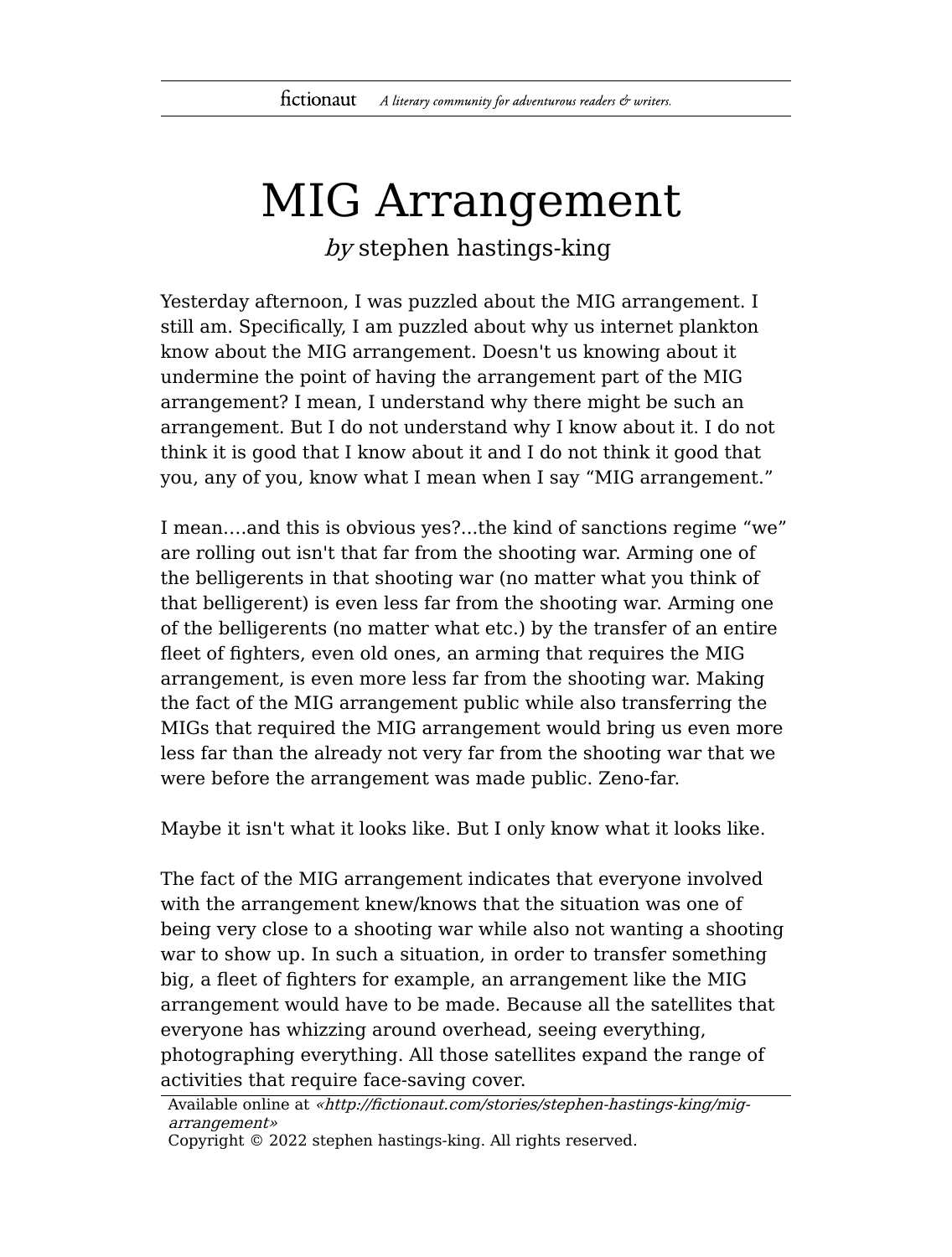Come to think of it, the transfer of an entire fleet of MIGs would probably have required some face-saving cover even before there were so many satellites whizzing around overhead. But that does not matter because, now, there are so many.

The myriad other transfers of weapon systems that appear to be happening can only appear to be happening because they can be done far from the satellites' prying cameras. That is, presumably, why they are more OK than would be a fleet of MIGs, even old ones, so long as everyone is as one in not really wanting an expanded shooting war, at least not right now, even as, in some other ways, certain of the parties might be seen as operating at cross purposes. In such a situation, I would think it quite easy for everyone to pretend the myriad other transfers of smaller weapon systems aren't happening. They're smaller. They move about hidden beneath tarps on trucks or barges. In the hiding of things, a measure of respect is paid. Sensitivities are acknowledged and respected---and that makes the transfers of smaller weapon systems OK until they aren't.

But a fleet of fighters, big and shiny and fighter-shaped fighters, a whole fleet of them, a fleet of MIGs even old ones…

I understand why there had to be a MIG arrangement. But I had assumed, because Fight Club, that part of any MIG arrangement, including this one, is that no-one talks about the MIG arrangement. On reflection, I suppose it's possible that my bafflement follows from an unwarranted generalization. Maybe large-scale weapon system transfers in real life are governed by rules different from those I found out about in Fight Club or, rather, I found out about by hearing about Fight Club, because, for a while, everybody was telling everybody else about Fight Club and it went on and on to the point where I felt like I had already seen it when I hadn't. So, I never did. See Fight Club I mean.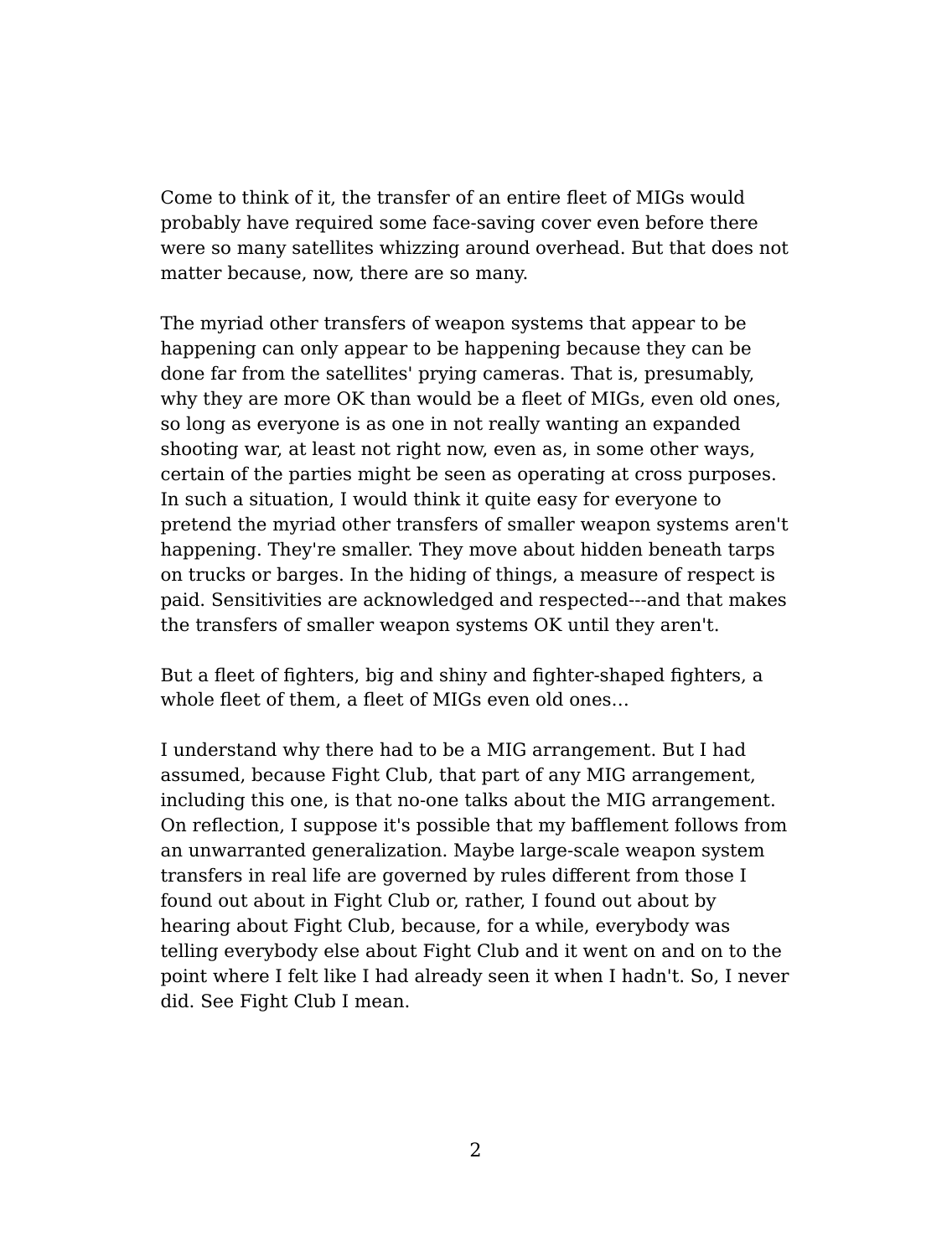There. I said it.

But even if the rules that govern arrangements for clandestine transfers of large-scale weapon systems in real-life surveillancesaturated geographies do not correspond point-for-point with the rules of Fight Club I still think there is something wrong about the fact everyone knows what is meant by "the MIG arrangement," everyone to the remotest edges of internet plankton in its invisible vastness---but not because our knowing about the MIG arrangement is necessarily like our knowing about knowing the Berghain. Our knowing about the MIG arrangement might well be different from that. By the time people like me found out about the Berghain the scene had already been dead for some time. That people like me knew about it was proof. But the people who were part of that scene did not know they were already dead. They danced minimal or went upstairs Saturday nights through Sunday mornings despite having been dead for some time. Then people like me showed up outside. We knew where we were. We wanted to get in. We were older and misshapen. We were not very good dancers and wore embarrassing clothes. Of course, the doorman wouldn't let us pass. But we stood in line. We were hopeful. The damage was done. The people of the scene filed fabulously by: as they did, we could see the realization taking shape by their faces:

If these people are here, then we must already be dead.

The scene vanished into the air. The doorman too. That is how I was able to get through the doors. I saw the marvelous Funktion-One sound system. But only people like me were there. No sound pulsed through the speakers.

Q. How might knowing about the MIG arrangement resemble people like us knowing about the Berghain?